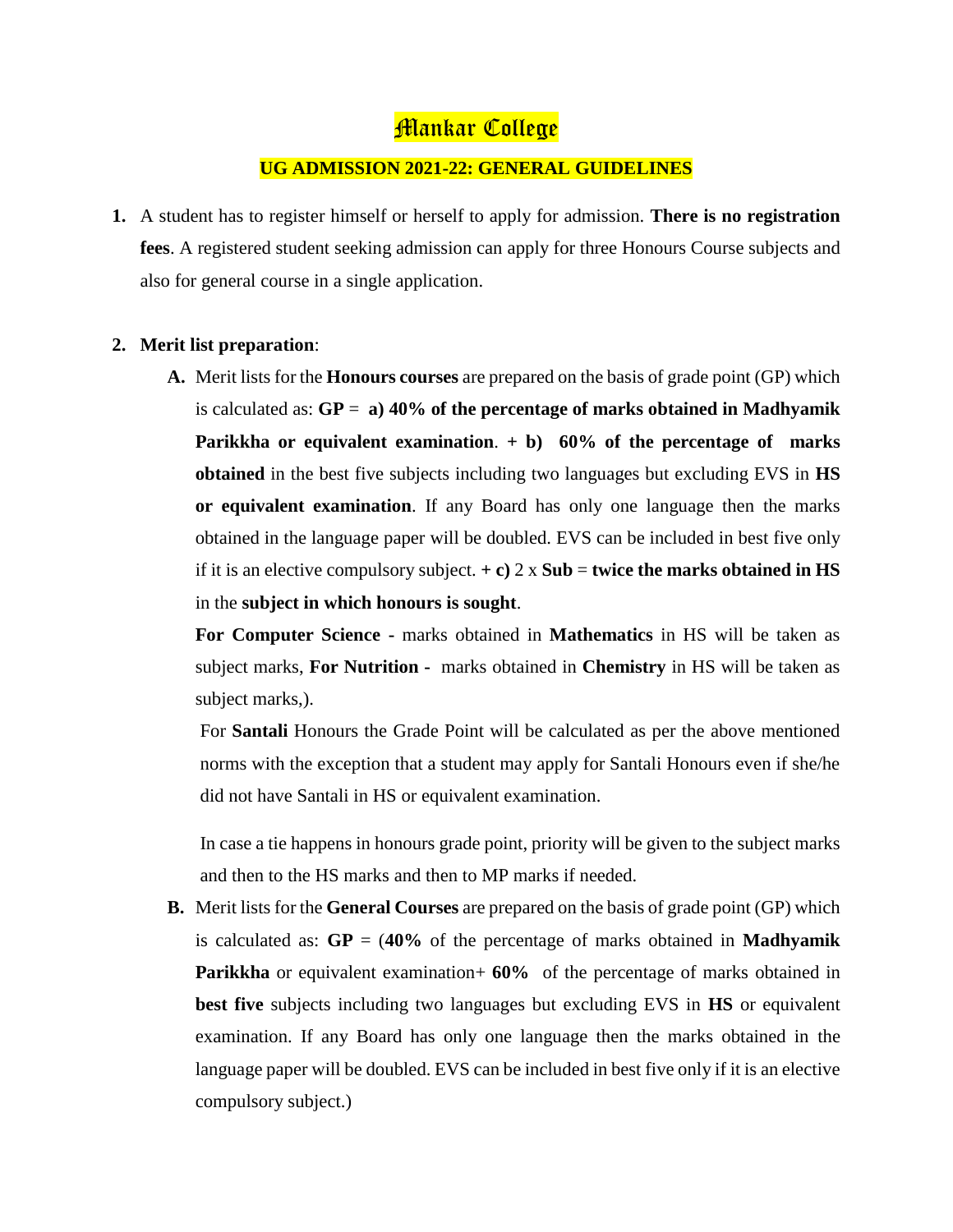In case a tie happens in grade point, priority will be given to the HS marks and then to MP marks if needed.

**3.** An applicant should regularly visit our college website for latest information regarding admission. Our websites:

[https://mankarcollege.ac.in](https://mankarcollege.ac.in/) [www.mankarcollege.org](http://www.mankarcollege.org/)

#### **4. HONOURS SUBJECTS AND PAPERS**

After being selected in any merit list, students seeking admission in Honours course will first choose their GE (Generic Elective) subject. A student cannot choose Generic Elective from her/his honours discipline. If a student selects honours discipline 'History', then she/he has to opt a Generic Elective other than History.

|                   | <b>TOTAL</b><br>NO. OF |                                              |                                              |                                              | <b>HONOURS SUBJECT PAPERS</b>                |                                              |                                               | <b>OTHER SUBJECT</b><br><b>PAPERS</b>               |                                           |  |
|-------------------|------------------------|----------------------------------------------|----------------------------------------------|----------------------------------------------|----------------------------------------------|----------------------------------------------|-----------------------------------------------|-----------------------------------------------------|-------------------------------------------|--|
| <b>SEMESTER</b>   | <b>PAPERS</b>          |                                              | <b>CORE PAPERS (CC)</b>                      |                                              | <b>DSE PAPERS</b>                            |                                              | <b>SEC</b><br><b>PAPERS</b>                   | <b>GE</b><br><b>PAPERS</b>                          | <b>AECC</b>                               |  |
| <b>SEMESTER 1</b> | $\overline{4}$         | HONS.<br><b>SUB</b><br><b>NAME</b><br>(CC1)  | HONS.<br><b>SUB</b><br><b>NAME</b><br>(CC2)  |                                              |                                              |                                              |                                               | <b>SUBJECT</b><br><b>NAME</b><br>(GE1)              | <b>ENVS</b><br>(AECC 1)                   |  |
| <b>SEMESTER 2</b> | $\overline{4}$         | HONS.<br><b>SUB</b><br><b>NAME</b><br>(CC3)  | HONS.<br><b>SUB</b><br><b>NAME</b><br>(CC4)  |                                              |                                              |                                              |                                               | <b>SUBJECT</b><br><b>NAME</b><br>(GE2)              | <b>SUBJECT</b><br><b>NAME</b><br>(AECC 2) |  |
| <b>SEMESTER 3</b> | 5                      | HONS.<br><b>SUB</b><br><b>NAME</b><br>(CC5)  | HONS.<br><b>SUB</b><br><b>NAME</b><br>(CC6)  | HONS.<br><b>SUB</b><br><b>NAME</b><br>(CC7)  |                                              |                                              | HONS.<br><b>SUB</b><br><b>NAME</b><br>(SEC 1) | <b>SUBJECT</b><br><b>NAME</b><br>(GE3)              |                                           |  |
| <b>SEMESTER 4</b> | $\overline{5}$         | HONS.<br><b>SUB</b><br><b>NAME</b><br>(CC8)  | HONS.<br><b>SUB</b><br><b>NAME</b><br>(CC9)  | HONS.<br><b>SUB</b><br><b>NAME</b><br>(CC10) |                                              |                                              | HONS.<br><b>SUB</b><br><b>NAME</b><br>(SEC 2) | <b>SUBJECT</b><br><b>NAME</b><br>(GE <sub>4</sub> ) |                                           |  |
| <b>SEMESTER 5</b> | $\overline{4}$         | HONS.<br><b>SUB</b><br><b>NAME</b><br>(CC11) | HONS.<br><b>SUB</b><br><b>NAME</b><br>(CC12) |                                              | HONS.<br><b>SUB</b><br><b>NAME</b><br>(DSE1) | HONS.<br><b>SUB</b><br><b>NAME</b><br>(DSE2) |                                               |                                                     |                                           |  |
| <b>SEMESTER 6</b> | $\overline{4}$         | HONS.<br><b>SUB</b><br><b>NAME</b><br>(CC13) | HONS.<br><b>SUB</b><br><b>NAME</b><br>(CC14) |                                              | HONS.<br><b>SUB</b><br><b>NAME</b><br>(DSE3) | HONS.<br><b>SUB</b><br><b>NAME</b><br>(DSE4) |                                               |                                                     |                                           |  |

\*SUB = Subject \*\*AECC1= Environmental Studies

\*\*\* AECC2= Communicative English **/** MIL Bengali **/** MIL Hindi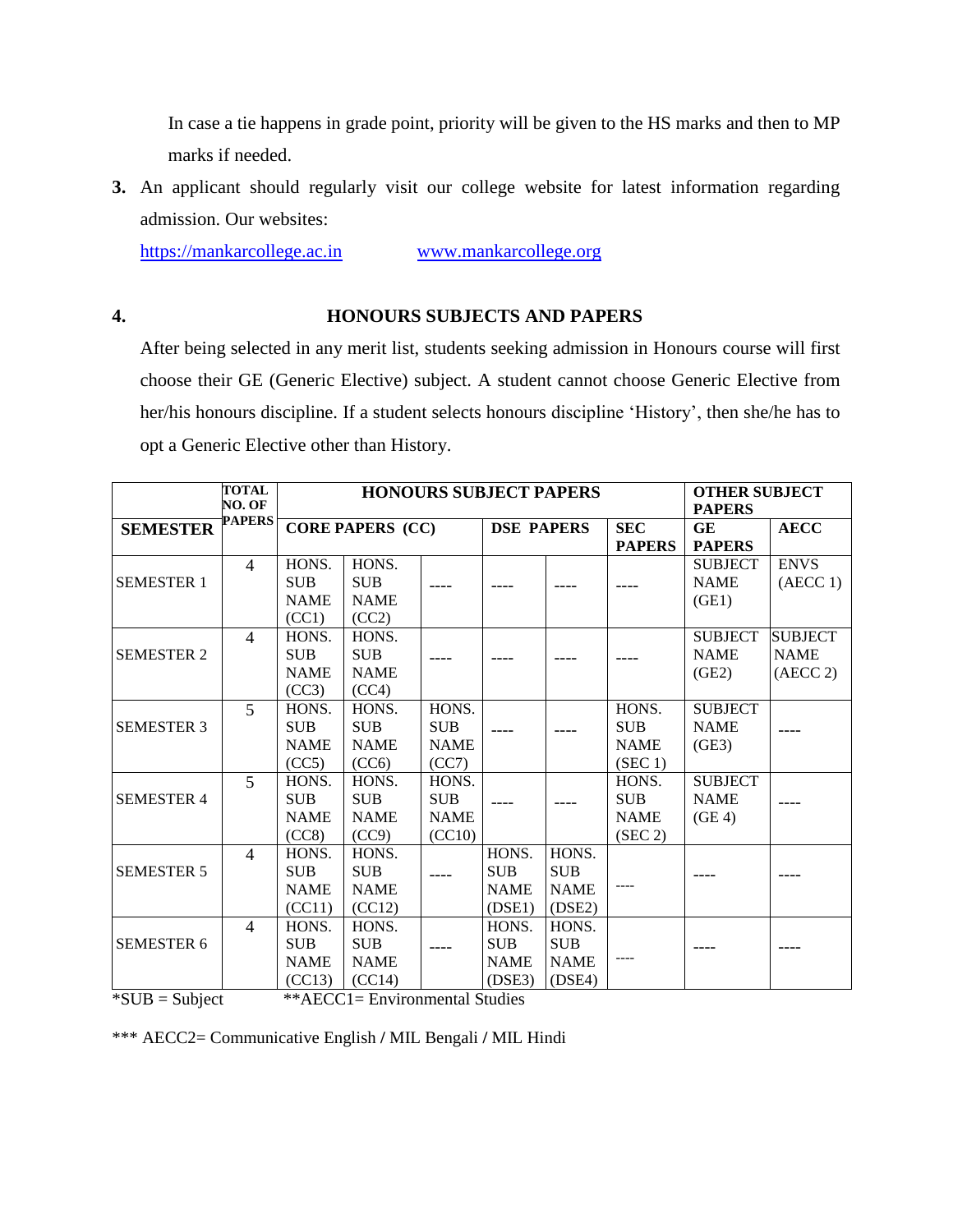#### **5. In the first Semester**

**Computer Science Honours** students will have to take **Mathematics** as **Generic Elective** and **Nutrition Honours** students will have to take **Chemistry** as **Generic Elective**.

**Geography Honours** students will have to take **any one subject from Economics, Political Science, History and Philosophy** as **Generic Elective**.

**Commerce** students do not have to choose Generic Elective Subject since the Elective Combination is designed within the discipline

**6.** After being selected in the merit list, a student seeking admission in **B.A. General Course** will first choose her/his CC (Core Course, main subjects) subject. She/he will have to opt **two main subjects** from the following table, but **from different groups**.

| Group 1                  | Group 2                   | Group 3   |
|--------------------------|---------------------------|-----------|
| Bengali                  | History                   | English   |
| Hindi                    | Philosophy                | Sanskrit  |
| <b>Political Science</b> | Economics                 | Santali   |
|                          | <b>Physical Education</b> | Geography |

#### **Table 1: Subject Combination for B.A. General Course**

|                   | TOTAL<br>NO. OF |                                          | <b>BA GENERAL SUBJECT PAPERS</b>         | <b>OTHER SUBJECT</b><br><b>PAPERS</b>      |                                           |                                      |                                             |                                    |                                           |
|-------------------|-----------------|------------------------------------------|------------------------------------------|--------------------------------------------|-------------------------------------------|--------------------------------------|---------------------------------------------|------------------------------------|-------------------------------------------|
| <b>SEMESTER</b>   | <b>PAPERS</b>   | (CC)                                     | <b>CORE PAPERS</b>                       | <b>DSE PAPERS</b>                          |                                           | <b>SEC</b><br><b>PAPERS</b>          | <b>LANGUAGE</b><br><b>PAPERS</b>            | GE<br><b>PAPERS</b>                | <b>AECC</b><br><b>PAPERS</b>              |
| <b>SEMESTER 1</b> | $\overline{4}$  | SUB1<br><b>NAME</b><br>(CC1)             | SUB <sub>2</sub><br><b>NAME</b><br>(CC1) |                                            |                                           |                                      | <b>ENGLISH</b><br>$L1-1$                    |                                    | <b>ENVS</b><br>(AECC 1)                   |
| <b>SEMESTER 2</b> | $\overline{4}$  | SUB <sub>1</sub><br><b>NAME</b><br>(CC2) | SUB <sub>2</sub><br><b>NAME</b><br>(CC2) |                                            |                                           |                                      | <b>BENGALI</b><br><b>OR HINDI</b><br>$L2-1$ |                                    | <b>SUBJECT</b><br><b>NAME</b><br>(AECC 2) |
| <b>SEMESTER 3</b> | $\overline{4}$  | SUB <sub>1</sub><br><b>NAME</b><br>(CC3) | SUB <sub>2</sub><br><b>NAME</b><br>(CC3) |                                            |                                           | <b>SUB</b><br><b>NAME</b><br>(SEC1)  | <b>ENGLISH</b><br>$L1-2$                    |                                    |                                           |
| <b>SEMESTER 4</b> | $\overline{4}$  | SUB <sub>1</sub><br><b>NAME</b><br>(CC4) | <b>SUB</b><br><b>NAME</b><br>(CC 4)      |                                            |                                           | <b>SUB</b><br><b>NAME</b><br>(SEC2)  | <b>BENGALI</b><br>OR HINDI<br>$L2-2$        | $---$                              |                                           |
| <b>SEMESTER 5</b> | $\overline{4}$  |                                          |                                          | SUB <sub>1</sub><br><b>NAME</b><br>(DSE 1) | SUB <sub>2</sub><br><b>NAME</b><br>(DSE1) | <b>SUB</b><br><b>NAME</b><br>(SEC3)  |                                             | <b>SUB</b><br><b>NAME</b><br>(GE1) |                                           |
| <b>SEMESTER 6</b> | $\overline{4}$  |                                          |                                          | SUB <sub>1</sub><br><b>NAME</b><br>(DSE 2) | SUB <sub>2</sub><br><b>NAME</b><br>(DSE2) | <b>SUB</b><br><b>NAME</b><br>(SEC 4) |                                             | <b>SUB</b><br><b>NAME</b><br>(GE2) |                                           |

#### **BA General Subject and Papers**

 $*SUB = Subject$  \*\*AECC 1= Environmental Studies

\*\*\* AECC2= Communicative English **/** MIL Bengali **/** MIL Hindi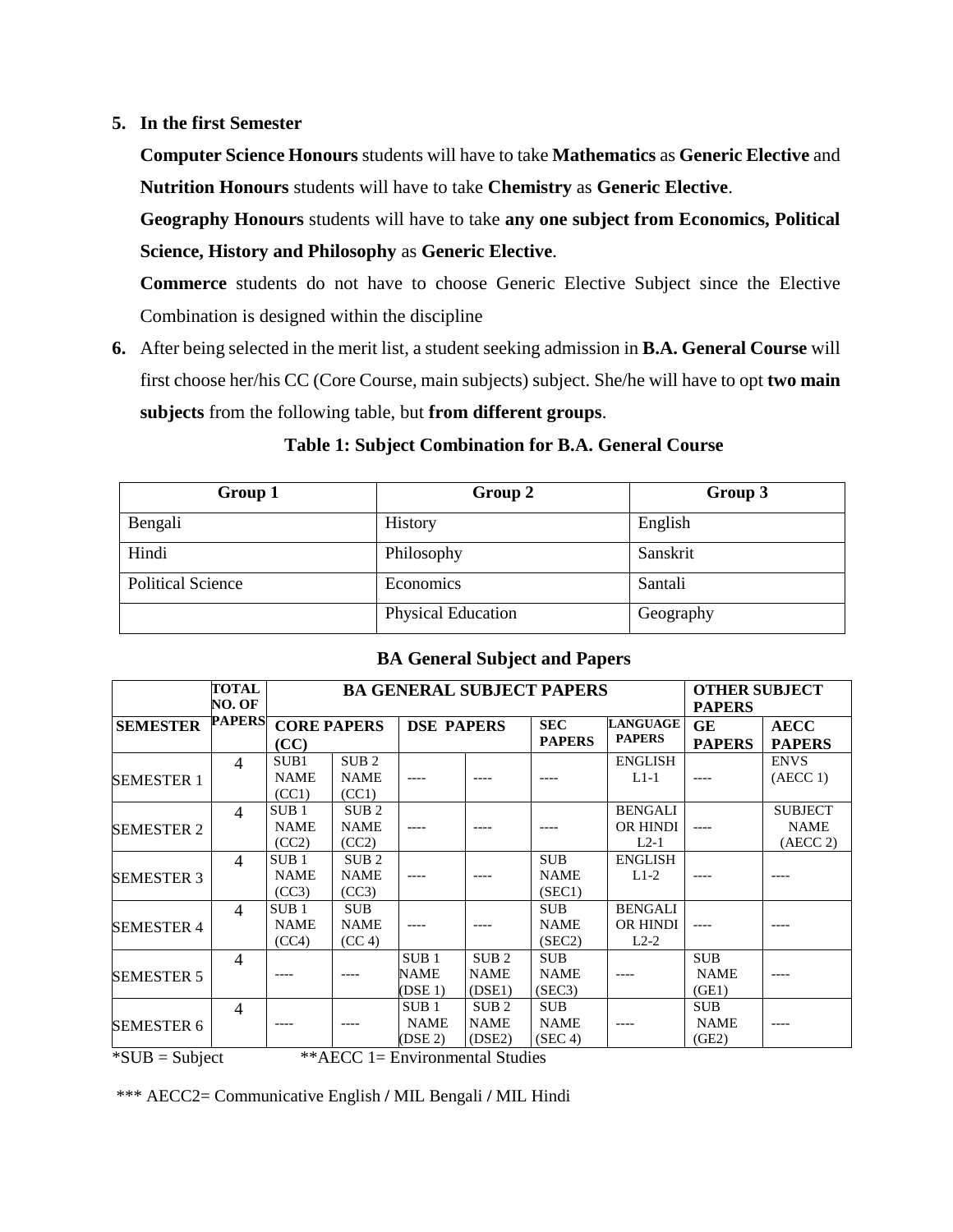**7.** After being selected in the merit list, a student seeking admission in **B.Sc. General Course** will first choose her/his CC (Core Course, main subjects) subject. She/he will have to opt three main subjects from the following table, but from different groups.

**Table 2: Subject Combination for B.Sc. General Course**

| Group 1 | Group 2     | Group 3                 |
|---------|-------------|-------------------------|
| Physics | Mathematics | <b>Computer Science</b> |
|         |             | Chemistry               |

| <b>B Sc GENERAL SUBJECT PAPERS</b> |                         |                                          |                                           |                                           |                                            |                                            |                                                        |                                      |                                       |  |  |  |
|------------------------------------|-------------------------|------------------------------------------|-------------------------------------------|-------------------------------------------|--------------------------------------------|--------------------------------------------|--------------------------------------------------------|--------------------------------------|---------------------------------------|--|--|--|
|                                    | TOTAL                   |                                          |                                           |                                           |                                            |                                            |                                                        |                                      |                                       |  |  |  |
| <b>SEMESTER</b>                    | NO. OF<br><b>PAPERS</b> |                                          | <b>CORE PAPERS (CC)</b>                   |                                           | <b>DSE PAPERS</b>                          |                                            | <b>SEC</b><br><b>PAPERS</b>                            | <b>AECC</b><br><b>PAPERS</b>         |                                       |  |  |  |
| <b>SEMESTER 1</b>                  | $\overline{4}$          | SUB <sub>1</sub><br><b>NAME</b><br>(CC1) | SUB <sub>2</sub><br><b>NAME</b><br>(CC1)  | SUB <sub>3</sub><br><b>NAME</b><br>(CC1)  |                                            |                                            |                                                        |                                      | <b>ENVS</b><br>(AECC 1)               |  |  |  |
| <b>SEMESTER 2</b>                  | $\overline{4}$          | SUB <sub>1</sub><br><b>NAME</b><br>(CC2) | SUB <sub>2</sub><br><b>NAME</b><br>(CC2)  | SUB 3<br><b>NAME</b><br>(CC2)             |                                            |                                            |                                                        |                                      | <b>SUB</b><br><b>NAME</b><br>(AECC 2) |  |  |  |
| <b>SEMESTER 3</b>                  | $\overline{4}$          | SUB <sub>1</sub><br><b>NAME</b><br>(CC3) | SUB <sub>2</sub><br><b>NAME</b><br>(CC3)  | SUB 3<br><b>NAME</b><br>(CC3)             |                                            |                                            |                                                        | <b>SUB</b><br><b>NAME</b><br>(SEC 1) |                                       |  |  |  |
| <b>SEMESTER 4</b>                  | $\overline{4}$          | SUB <sub>1</sub><br><b>NAME</b><br>(CC4) | SUB <sub>2</sub><br><b>NAME</b><br>(CC 4) | SUB <sub>3</sub><br><b>NAME</b><br>(CC 4) |                                            |                                            |                                                        | <b>SUB</b><br><b>NAME</b><br>(SEC2)  |                                       |  |  |  |
| <b>SEMESTER 5</b>                  | $\overline{4}$          |                                          |                                           |                                           | SUB <sub>1</sub><br><b>NAME</b><br>(DSE 1) | SUB <sub>2</sub><br><b>NAME</b><br>(DSE1)  | SUB <sub>3</sub><br><b>NAME</b><br>(DSE1)              | <b>SUB</b><br><b>NAME</b><br>(SEC 3) |                                       |  |  |  |
| <b>SEMESTER 6</b>                  | $\overline{4}$          |                                          |                                           |                                           | SUB <sub>1</sub><br><b>NAME</b><br>(DSE 2) | SUB <sub>2</sub><br><b>NAME</b><br>(DSE 2) | SUB <sub>3</sub><br><b>NAME</b><br>(DSE <sub>2</sub> ) | <b>SUB</b><br><b>NAME</b><br>(SEC 4) |                                       |  |  |  |

#### **B Sc. General Subject and papers**

\* SUB = Subject \*\*AECC 1= ENVS = Environmental Studies

\*\*\*AECC2= Communicative English **/** MIL Bengali **/** MIL Hindi

**8.** After being selected in the merit list, Students seeking admission in **B. Com. General Course** will not need to choose any CC (Core Course, main subjects) subject as the combination is designed within the discipline.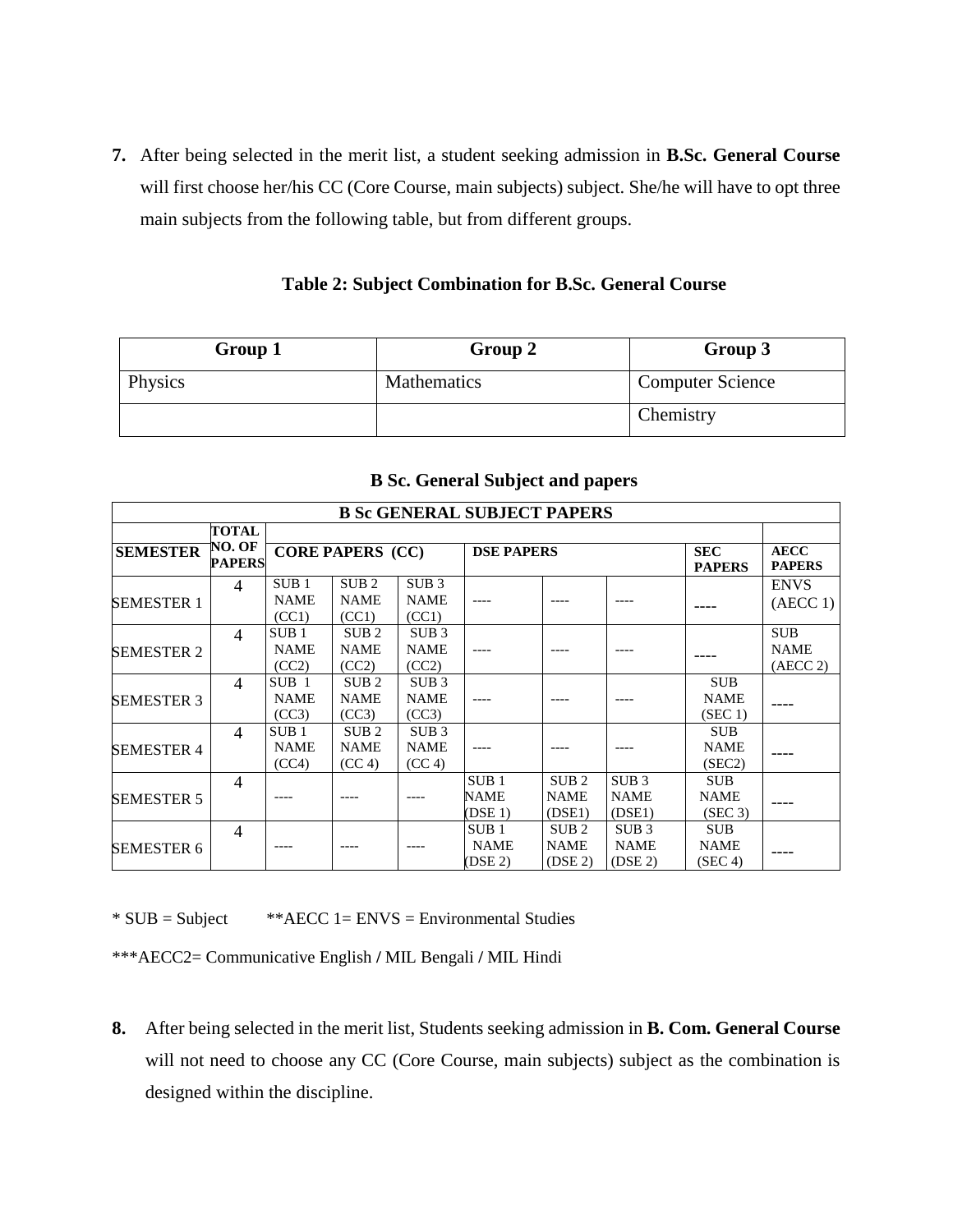|                   |                        |                                     |                                      |                                       |                                                                      | <b>B Com GENERAL SUBJECT PAPERS</b> |                                      |                                      |                              |                                           |
|-------------------|------------------------|-------------------------------------|--------------------------------------|---------------------------------------|----------------------------------------------------------------------|-------------------------------------|--------------------------------------|--------------------------------------|------------------------------|-------------------------------------------|
|                   | <b>TOTAL</b><br>NO. OF |                                     |                                      | <b>OTHER SUBJECT</b><br><b>PAPERS</b> |                                                                      |                                     |                                      |                                      |                              |                                           |
| <b>SEMESTER</b>   | <b>PAPERS</b>          | <b>CORE PAPERS</b><br>(CC)          |                                      |                                       | <b>DSE PAPERS</b><br><b>GE</b><br><b>SEC PAPERS</b><br><b>PAPERS</b> |                                     |                                      | <b>LANGUAGE</b><br><b>PAPERS</b>     | <b>AECC</b><br><b>PAPERS</b> |                                           |
| <b>SEMESTER 1</b> | 4                      | <b>SUB</b><br><b>NAME</b><br>(CC1)  | <b>SUB</b><br><b>NAME</b><br>(CC2)   |                                       |                                                                      |                                     |                                      |                                      | <b>ENGLISH</b><br>$L1-1$     | <b>ENVS</b><br>(AECC 1)                   |
| <b>SEMESTER 2</b> | $\overline{4}$         | <b>SUB</b><br><b>NAME</b><br>(CC3)  | <b>SUB</b><br><b>NAME</b><br>(CC4)   |                                       |                                                                      | <b>SUB</b><br><b>NAME</b><br>(GE1)  |                                      |                                      |                              | <b>SUBJECT</b><br><b>NAME</b><br>(AECC 2) |
| <b>SEMESTER 3</b> | $\overline{4}$         | <b>SUB</b><br><b>NAME</b><br>(CC5)  | <b>SUB</b><br><b>NAME</b><br>(CC6)   | ----                                  |                                                                      |                                     | <b>SUB</b><br><b>NAME</b><br>(SEC 1) |                                      | <b>ENGLISH</b><br>$L1-2$     |                                           |
| <b>SEMESTER 4</b> | $\overline{4}$         | <b>SUB</b><br><b>NAME</b><br>(CC7)  | <b>SUB</b><br><b>NAME</b><br>(CC 8)  | ----                                  |                                                                      |                                     | <b>SUB</b><br><b>NAME</b><br>(SEC 2) | <b>SUB</b><br><b>NAME</b><br>(SEC 3) | ----                         |                                           |
| <b>SEMESTER 5</b> | $\overline{4}$         | <b>SUB</b><br><b>NAME</b><br>(CC 9) | <b>SUB</b><br><b>NAME</b><br>(CC 10) | <b>SUB</b><br><b>NAME</b><br>(DSE 1)  | <b>SUB</b><br><b>NAME</b><br>(DSE2)                                  | ----                                |                                      |                                      |                              |                                           |
| <b>SEMESTER 6</b> | $\overline{4}$         |                                     |                                      | <b>SUB</b><br><b>NAME</b><br>(DSE 3)  | <b>SUB</b><br><b>NAME</b><br>(DSE4)                                  | <b>SUB</b><br><b>NAME</b><br>(GE2)  | <b>SUB</b><br><b>NAME</b><br>(SEC 4) |                                      |                              |                                           |

\* SUB= Subject \*\*AECC 1= ENVS = Environmental Studies

\*\*\*AECC2= Communicative English **/** MIL Bengali **/** MIL Hindi

- **9.** After the choice of subjects (GE for Honours course and core subjects for General course) is made, payment for final admission should be done as per the selected combination.
- **10.** After successful payment of admission fee a student should save the document and take a print of her/his "**Provisional Admission Receipt**", containing student details, subject details and fees details with candidate's signature and photo. **This is important** since the verification will be made on the basis of this document. Students will have to submit this receipt during verification process.
- **11.** One Applicant will get only **two chances** to change her/his subject in the case of **Honours to Honours transfer**.
- **12.** While transferring from one subject to another if the required fee is same in both cases, the students will pay only Rs. 20/- as **course transfer fees**.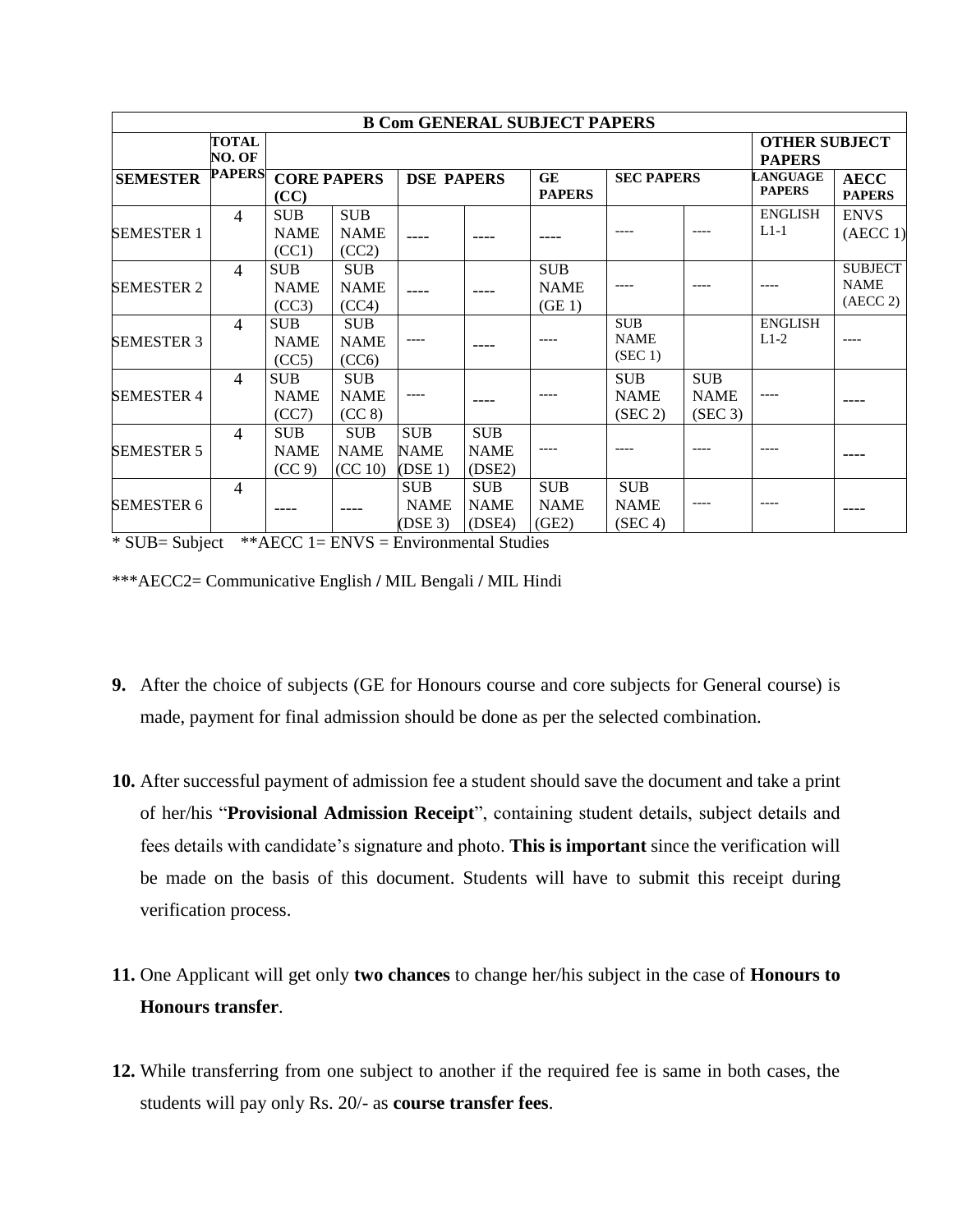In addition to Rs. 20/- as course transfer fees, a student seeking transfer will have to pay the necessary additional amount for  $2<sup>nd</sup>$  time of admission in the new subject if the new admission fee is greater than the already paid fee.

Refund will be available, if admission fee for  $2<sup>nd</sup>$  time is less than the already paid fee. "Refund Challan (transfer)" will be generated by the system for students seeking refund of adjusted fees. However, they will have to pay the mandatory course transfer fee of Rs. 20/- which will be deducted from the refund amount.

**13. Cancellation of admission** will be permitted online, but must be cancelled **online before the publication of the last merit list** of eligible applicants. In that case total refund will be made. It should be noted that the cancellation will be made by sending OTP to the registered mobile number of the candidate. "Refund Challan (Cancellation)" will be generated by the system for students seeking refund after cancelling their admission.

After cancelling the admission a student has to produce this challan to the college physically (no online refund) to claim the refund amount.

**After the publication of the last merit list**, if the admitted students, who will not study in the college, apply offline for cancellation of admission then the issue of refunding the admission fees will be considered on a case to case basis.

**14.** After submission of admission fees, candidates will have to appear for **online verification** on the scheduled date notified by the college in the college website. Students must visit the College website regularly for getting necessary information regarding admission. During verification process, candidates will have to produce the original. For a reserved category seat, a candidate must have her/his own caste certificate/PH certificate. In the absence of original caste certificate/PH certificate, admission will be cancelled.

**Any discrepancy in the documents will cause the candidature being summarily cancelled.**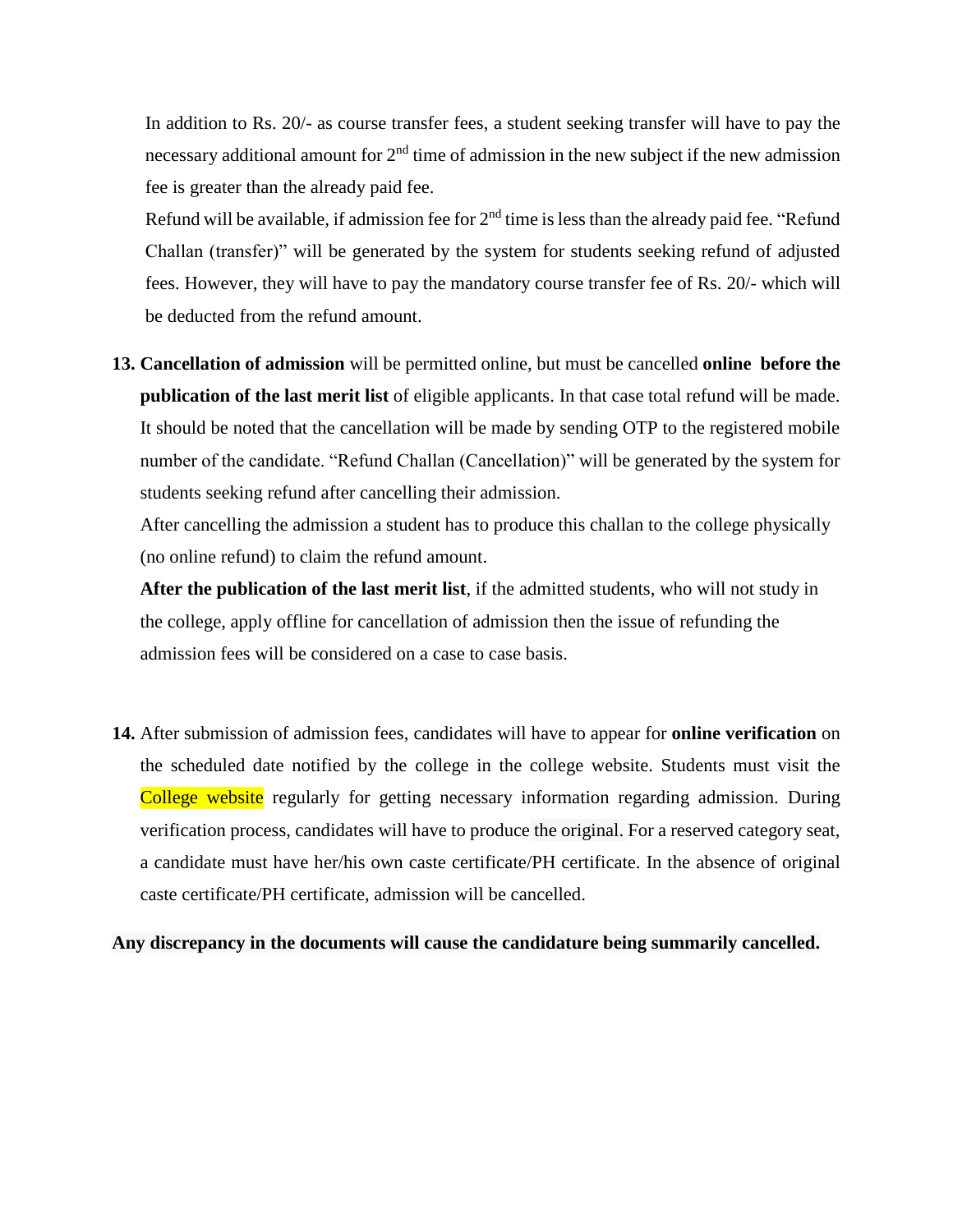- **15.** During **verification** a student will have to produce the **original copy** of the following documents:
	- a. Admission Receipt
	- b. Admit Card of 10<sup>th</sup> Standard (Madhyamik)Examination
	- c. Mark Sheet of 10<sup>th</sup> Standard (Madhyamik) Examination
	- d. Mark Sheet of  $12<sup>th</sup>$  standard (HS)Examination
	- e. School Leaving Certificate
	- f. Caste or PH Certificate (if applicable)

For verification a student will arrange the documents in the sequence shown below:

Admission receipt  $\rightarrow 10^{th}$  Standard (Madhyamik) Admit Card  $\rightarrow 10^{th}$  Standard (Madhyamik) mark sheet**→**12th Standard (HS) Mark sheet **→**School Leaving Certificate **→**Caste or PH Certificate (if applicable).

**16.** Admission of a student can be cancelled for three reasons:

- a. If a student seeks admission for a reserved seat but does not have original caste certificate.
- b. If a student enters incorrect marks during form fill up and GP is calculated according to this incorrect entry-- her/his admission will be cancelled.
- c. If after paying admission fees a student does not come to college for classes for one month from the commencement of classes her/his admission will be cancelled.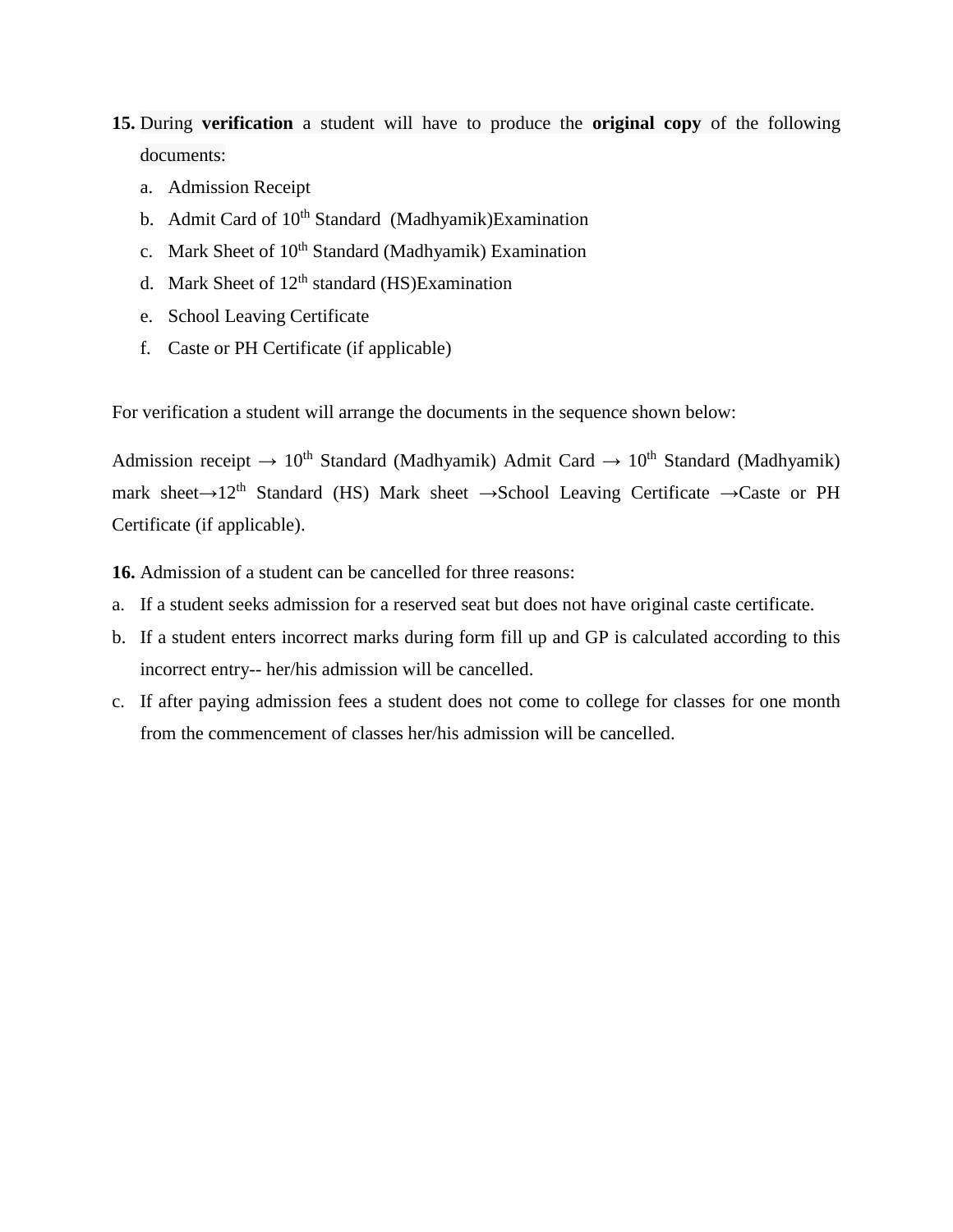

# মানকর কলেজ মানকর, পূর্ বর্র্মবান -৭১৩১৪৪ (র্র্মবান বর্শ্ববর্দ্যােলের অবর্ভুক্ত একবি উচ্চবিক্ষা প্রবিষ্ঠান)

ī স্নাতক স্তরের (বি.এ., বি.এসসি., বি.কম.) ভাত সংক্রান্ত নির্দেশাবলী : ২০২১-২০২২

১। একজন বিক্ষার্বীলক স্নািক স্তলর প্রর্ম সেলমস্টালর ভবিবহওোর জনয প্রর্লম সরবজলেিন করলি হলর্। এই রেজিস্টেশন সম্পূর্ণ বিনামূল্যে করা যাবে। একজন আবেদনকারী একক আবেদনে সাধারণ কোর্সের পাশাপাশি তিনটি অনার্স কোর্সের বিষয়ের জন্য আবেদন করতে পারবে।

২। মেধা তালিকা প্রস্তুতির পদ্ধতি -

ক। অনার্স কোর্সে ভর্তির মেধা তালিকা প্রস্তুত করা হবে গ্রেড পয়েন্টের ভিত্তিতে । গ্রেড পয়েন্ট নির্ণয়ের পদ্ধতিটি হল -

<u>মাধ্যমিক বা সমতুল্য পরীক্ষার প্রাপ্ত মোট শতকরা নম্বরের ৪০% + *উচ্চমাধ্যমিক বা সমতুল্য পরীক্ষার*</u> <u>প্রাপ্ত মোট শতকরা নম্বরের ৬০% + *বিষয়ের* প্রাপ্ত নম্বর × ২ = গ্রেড পয়েন্ট</u>

*মাধ্যমিক বা সমতুল্য পরীক্ষা =* মাধ্যমিক বা সমতুল্য পরীক্ষায় প্রাপ্ত মোট শতকরা নম্বরের ৪০%।

*উচ্চমাধ্যমিক বা সমতুল্য পরীক্ষা* = উচ্চমাধ্যমিক বা সমতুল্য পরীক্ষায় দুটি ভাষা কেন্দ্রিক বিষয়ের প্রাপ্ত নম্বর সহ বকন্তু পবরলর্িবর্দ্যা বর্ষলের প্রাপ্ত নম্বর র্াদ্ বদ্লে সেরা পাাঁচবি বর্ষলের প্রাপ্ত সমাি িিকরা নম্বলরর ৬০%। যবদ্ ভাষা কেন্দ্রিক বিষয় একটি থেকে থাকে, তবে সেই বিষয়ের প্রাপ্ত নম্বরকে দ্বিগুণ করা হবে। পরিবেশবিদ্যা বিষয়ের নম্বর তখনই সেরা পাঁচটি বিষয়ের অন্তর্ভুক্ত হবে, যদি উক্ত বিষয়টি ঐচ্ছিক আবশ্যিক বিষয় হিসেবে পড়া হয়ে থাকে।

*বিষয়* = যে বিষয়ে অনার্স কোর্স পড়ার জন্য আবেদন করা হয়েছে উচ্চমাধ্যমিক বা সমতুল্য পরীক্ষায় সেই বিষয়ের প্রাপ্ত নম্বর। কম্পিউটার সায়েন্স বিষয়ে অনার্সের আবেদনকারীদের ক্ষেত্রে ম্যাথমেটিক্স (গণিত) এবং নিউট্রিশন বিষয়ে অনার্সের আবেদনকারীদের ক্ষেত্রে কেমিস্ট্রি (রসায়ন) বিষয়ের প্রাপ্ত নম্বরকে গ্রহণ করা হবে।)

সাঁওতালি বিষয়ে অনার্সের ক্ষেত্রে উচ্চমাধ্যমিক বা সমতুল্য পরীক্ষায় দুটি ভাষা কেন্দ্রিক বিষয়ের প্রাপ্ত নম্বর সহ কিন্তু পরিবেশবিদ্যা বিষয়ের প্রাপ্ত নম্বর বাদ দিয়ে সেরা পাঁচটি বিষয়ের প্রাপ্ত মোট নম্বর। যদি ভাষা কেন্দ্রিক বিষয় একটি থেকে থাকে, তবে সেই বিষয়ের প্রাপ্ত নম্বরকে দ্বিগুণ করা হবে। পরিবেশবিদ্যা বিষয়ের নম্বর তখনই সেরা পাঁচটি বিষয়ের অন্তর্ভুক্ত হবে, যদি উক্ত বিষয়টি ঐচ্ছিক আবশ্যিক বিষয় হিসেবে পড়া হয়ে থাকে। উচ্চমাধ্যমিক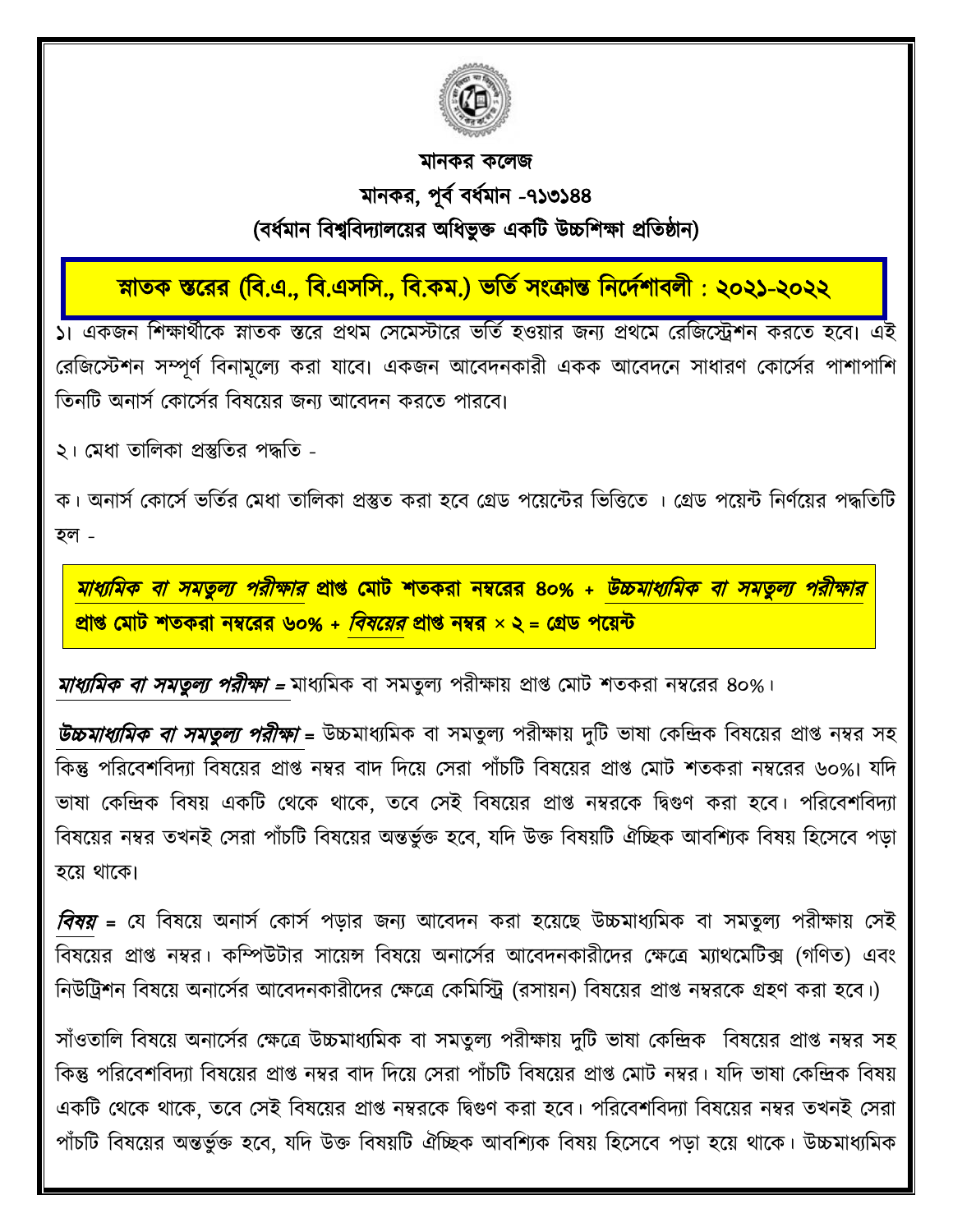বা সমতুল্য পরীক্ষায় সাঁওতালি বিষয়টি না পডে থাকা শিক্ষার্থীরাও সাঁওতালি বিষয়ে অনার্স পডার জন্য আবেদন করলি পালর।

যদি কোনোক্ষেত্রে অনার্স বিষয়ের গ্রেড পয়েন্ট একই (টাই) হয়ে যায়, তাহলে মেধা তালিকা প্রস্তুতির জন্য প্রথমে বিষয়ের প্রাপ্ত নম্বর, পরে উচ্চমাধ্যমিক বা সমতুল্য পরীক্ষার প্রাপ্ত নম্বর এবং সবশেষে প্রয়োজনে মাধ্যমিক বা সমতুল্য পরীক্ষার প্রাপ্ত নম্বরকে প্রাধান্য দেওয়া হবে।

খ। সাধারণ বা পাস কোর্সে ভর্তির মেধা তালিকা প্রস্তুত করা হবে গ্রেড পয়েন্টের ভিত্তিতে। গ্রেড পয়েন্ট নির্ণয়ের পদ্ধতিটি হল -

<u>মাধ্যমিক বা সমতুল্য পরীক্ষার প্রাপ্ত মোট শতকরা নম্বরের ৪০% + *উচ্চমাধ্যমিক বা সমতুল্য পরীক্ষার*</u> প্রাপ্ত মোট শতকরা নম্বরের ৬০% = গ্রেড পয়েন্ট

*মাধ্যমিক বা সমতুল্য পরীক্ষা =* মাধ্যমিক বা সমতুল্য পরীক্ষায় প্রাপ্ত মোট শতকরা নম্বরের ৪০%।

*উচ্চমাধ্যমিক বা সমতুল্য পরীক্ষা* = উচ্চমাধ্যমিক বা সমতুল্য পরীক্ষায় দুটি ভাষা কেন্দ্রিক বিষয়ের প্রাপ্ত নম্বর সহ বকন্তু পবরলর্িবর্দ্যা বর্ষলের প্রাপ্ত নম্বর র্াদ্ বদ্লে সেরা পাাঁচবি বর্ষলের প্রাপ্ত সমাি িিকরা নম্বলরর ৬০%। যবদ্ ভাষা কেন্দ্রিক বিষয় একটি থেকে থাকে, তবে সেই বিষয়ের প্রাপ্ত নম্বরকে দ্বিগুণ করা হবে। পরিবেশবিদ্যা বিষয়ের নম্বর তখনই সেরা পাঁচটি বিষয়ের অন্তর্ভুক্ত হবে, যদি উক্ত বিষয়টি ঐচ্ছিক আবশ্যিক বিষয় হিসেবে পড়া হয়ে থাকে।

৩। ভর্তি এবং মেধা তালিকা সম্পর্কিত সর্বশেষ তথ্যের জন্য মানকর কলেজের ওয়েবসাইটটি দেখুন। আমাদের ওয়েবসাইটটি হল –

 **[https://www.mankarcollege.ac.in](https://www.mankarcollege.ac.in/)**

 **[https://www.mankarcollege.org](https://www.mankarcollege.org/)**

৪। যে কোনও মেধা তালিকায় নির্বাচিত হওয়ার পরে, অনার্স কোর্সে ভর্তি হতে ইচ্ছুক শিক্ষার্থীরা প্রথমে তাদের GE (জেনেরিক ইলেকটিভ) বিষয় নির্বাচন করবে। শিক্ষার্থীরা তাদের অনার্স বিষয়কেই পুনরায় জেনেরিক ইলেকটিভ বিষয় রূপে বেছে নিতে পারবে না। যদি কোনও শিক্ষার্থী অনার্স বিষয় হিসেবে 'ইতিহাস' বেছে নেয়, তবে তাকে 'ইতিহাস' ব্যতীত অন্য কোনো বিষয়কে জেনেরিক ইলেকটিভ বিষয় রূপে বেছে নিতে হবে।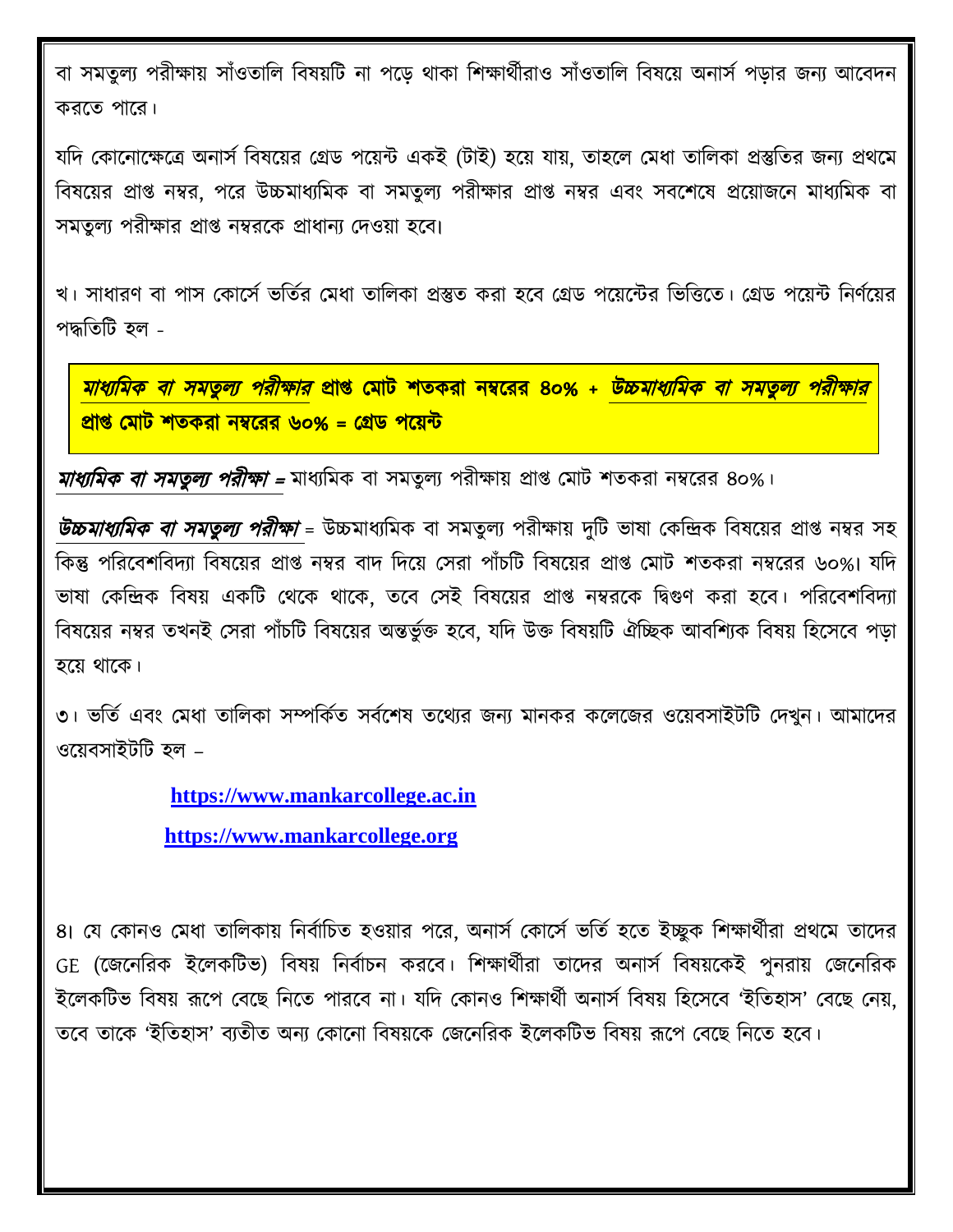## **BA HONOURS Subject and Papers**

|                   | <b>TOTAL</b>   |             |                         |                               |                   |             |               |                      |                |
|-------------------|----------------|-------------|-------------------------|-------------------------------|-------------------|-------------|---------------|----------------------|----------------|
|                   | NO. OF         |             |                         | <b>HONOURS SUBJECT PAPERS</b> |                   |             |               | <b>OTHER SUBJECT</b> |                |
|                   | <b>PAPERS</b>  |             |                         |                               |                   |             |               | <b>PAPERS</b>        |                |
| <b>SEMESTER</b>   |                |             | <b>CORE PAPERS (CC)</b> |                               | <b>DSE PAPERS</b> |             | <b>SEC</b>    | <b>GE</b>            | <b>AECC</b>    |
|                   |                |             |                         |                               |                   |             | <b>PAPERS</b> | <b>PAPERS</b>        |                |
|                   | $\overline{4}$ | HONS.       | HONS.                   |                               |                   |             |               | <b>SUBJECT</b>       | <b>ENVS</b>    |
| <b>SEMESTER 1</b> |                | <b>SUB</b>  | <b>SUB</b>              |                               |                   |             |               | <b>NAME</b>          | (AECC 1)       |
|                   |                | <b>NAME</b> | <b>NAME</b>             |                               |                   |             |               | (GE1)                |                |
|                   |                | (CC1)       | (CC2)                   |                               |                   |             |               |                      |                |
|                   | $\overline{4}$ | HONS.       | HONS.                   |                               |                   |             |               | <b>SUBJECT</b>       | <b>SUBJECT</b> |
| <b>SEMESTER 2</b> |                | <b>SUB</b>  | <b>SUB</b>              |                               |                   |             |               | <b>NAME</b>          | <b>NAME</b>    |
|                   |                | <b>NAME</b> | <b>NAME</b>             |                               |                   |             |               | (GE2)                | (AECC 2)       |
|                   |                | (CC3)       | (CC4)                   |                               |                   |             |               |                      |                |
|                   | 5              | HONS.       | HONS.                   | HONS.                         |                   |             | HONS.         | <b>SUBJECT</b>       |                |
| <b>SEMESTER 3</b> |                | <b>SUB</b>  | <b>SUB</b>              | <b>SUB</b>                    |                   |             | <b>SUB</b>    | <b>NAME</b>          |                |
|                   |                | <b>NAME</b> | <b>NAME</b>             | <b>NAME</b>                   |                   |             | <b>NAME</b>   | (GE3)                |                |
|                   |                | (CC5)       | (CC6)                   | (CC7)                         |                   |             | (SEC1)        |                      |                |
|                   | 5              | HONS.       | HONS.                   | HONS.                         |                   |             | HONS.         | <b>SUBJECT</b>       |                |
| <b>SEMESTER 4</b> |                | <b>SUB</b>  | <b>SUB</b>              | <b>SUB</b>                    |                   |             | <b>SUB</b>    | <b>NAME</b>          |                |
|                   |                | <b>NAME</b> | <b>NAME</b>             | <b>NAME</b>                   |                   |             | <b>NAME</b>   | (GE <sub>4</sub> )   |                |
|                   |                | (CC8)       | (CC9)                   | (CC10)                        |                   |             | (SEC 2)       |                      |                |
|                   | $\overline{4}$ | HONS.       | HONS.                   |                               | HONS.             | HONS.       |               |                      |                |
| <b>SEMESTER 5</b> |                | <b>SUB</b>  | <b>SUB</b>              |                               | <b>SUB</b>        | <b>SUB</b>  |               |                      |                |
|                   |                | <b>NAME</b> | <b>NAME</b>             |                               | <b>NAME</b>       | <b>NAME</b> |               |                      |                |
|                   |                | (CC11)      | (CC12)                  |                               | (DSE1)            | (DSE2)      |               |                      |                |
|                   | $\overline{4}$ | HONS.       | HONS.                   |                               | HONS.             | HONS.       |               |                      |                |
| <b>SEMESTER 6</b> |                | <b>SUB</b>  | <b>SUB</b>              |                               | <b>SUB</b>        | <b>SUB</b>  |               |                      |                |
|                   |                | <b>NAME</b> | <b>NAME</b>             |                               | <b>NAME</b>       | <b>NAME</b> |               |                      |                |
|                   |                | (CC13)      | (CC14)                  |                               | (DSE3)            | (DSE4)      |               |                      |                |

\*SUB = Subject \*\*AECC1= Environmental Studies

\*\*\* AECC2= Communicative English **/** MIL Bengali **/** MIL Hindi

## ৫. <mark>প্রথম সেমেস্টারে</mark>

কম্পিউটার সায়েন্স অনার্সের শিক্ষার্থীদের জেনেরিক ইলেক্টিভ বিষয় রূপে ম্যাথমেটিক্স এবং নিউট্রিশন অনার্সের শিক্ষার্থীদের জেনেরিক ইলেক্টিভ বিষয় রূপে কেমিস্ট্রি নিতে হবে।

ভূগোল অনার্সের শিক্ষার্থীরা অর্থনীতি, রাষ্ট্রবিজ্ঞান, ইতিহাস ও দর্শন থেকে যে কোনও একটি বিষয় GE (সজলনবরক ইলেবিভ) বর্ষে রূলপ বনর্বাচন করলর্।

কমার্স বিভাগের শিক্ষার্থীদের আলাদা করে কোনো বিষয়কে জেনেরিক ইলেক্টিভ বিষয় রূপে নির্বাচন করার প্রলোজন সনই।

৬। মেধা তালিকায় নির্বাচিত হওয়ার পর, যে সকল শিক্ষার্থী বিএ সাধারণ কোর্সে ভর্তি হতে ইচ্ছুক, তাদের কলেজ নির্ধারিত বিষয়ের তালিকা থেকে প্রথমে CC (কোর কোর্স বা মূল বিষয়) নির্বাচন করতে হবে। সেই শিক্ষার্থীকে নীচে দেওয়া বিষয় তালিকার মধ্যে থেকে যেকোনো দুটি বিষয়কে (আলাদা আলাদা গ্রুপ থেকে) মূল বর্ষে রূলপ বনর্বাচন করলি হলর্ –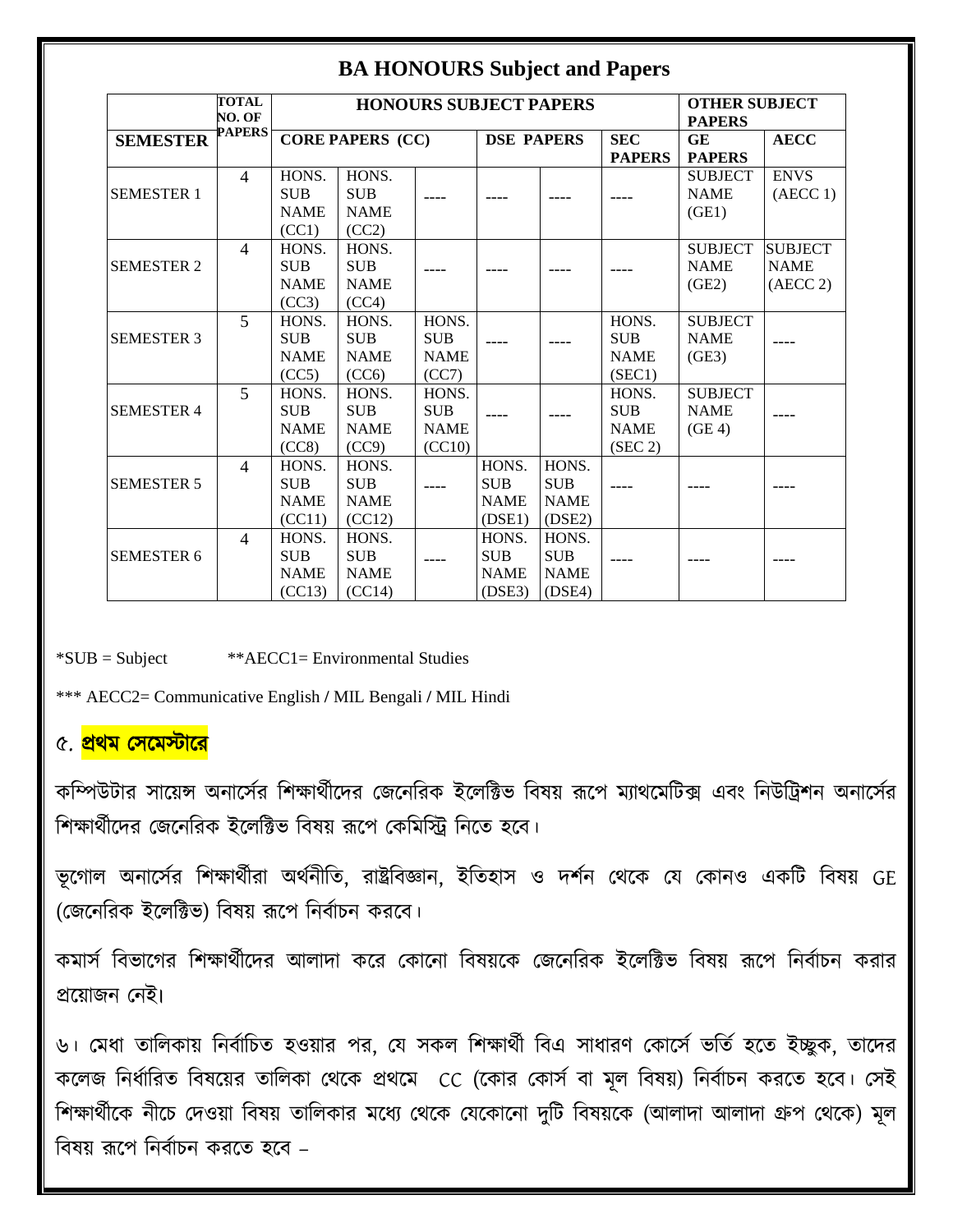## **Table 1: Subject Combination for B.A. General Course**

| Group 1                  | Group 2                   | Group 3   |
|--------------------------|---------------------------|-----------|
| Bengali                  | <b>History</b>            | English   |
| Hindi                    | Philosophy                | Sanskrit  |
| <b>Political Science</b> | Economics                 | Santali   |
|                          | <b>Physical Education</b> | Geography |

## **BA General Subject and Papers**

|                   | TOTAL<br>NO. OF |                    | <b>BA GENERAL SUBJECT PAPERS</b> |                   |                  |               |                 |               | <b>OTHER SUBJECT</b> |
|-------------------|-----------------|--------------------|----------------------------------|-------------------|------------------|---------------|-----------------|---------------|----------------------|
| <b>SEMESTER</b>   | <b>PAPERS</b>   | <b>CORE PAPERS</b> |                                  | <b>DSE PAPERS</b> |                  | <b>SEC</b>    | <b>LANGUAGE</b> | GE            | <b>AECC</b>          |
|                   |                 | (CC)               |                                  |                   |                  | <b>PAPERS</b> | <b>PAPERS</b>   | <b>PAPERS</b> | <b>PAPERS</b>        |
|                   | $\overline{4}$  | SUB1               | SUB <sub>2</sub>                 |                   |                  |               | <b>ENGLISH</b>  |               | <b>ENVS</b>          |
| <b>SEMESTER 1</b> |                 | <b>NAME</b>        | <b>NAME</b>                      |                   |                  |               | $L1-1$          |               | (AECC 1)             |
|                   |                 | (CC1)              | (CC1)                            |                   |                  |               |                 |               |                      |
|                   | $\overline{4}$  | SUB <sub>1</sub>   | SUB <sub>2</sub>                 |                   |                  |               | <b>BENGALI</b>  |               | <b>SUBJECT</b>       |
| <b>SEMESTER 2</b> |                 | <b>NAME</b>        | <b>NAME</b>                      |                   |                  |               | OR HINDI        |               | <b>NAME</b>          |
|                   |                 | (CC2)              | (CC2)                            |                   |                  |               | $L2-1$          |               | (AECC 2)             |
|                   | $\overline{4}$  | SUB <sub>1</sub>   | SUB <sub>2</sub>                 |                   |                  | <b>SUB</b>    | <b>ENGLISH</b>  |               |                      |
| <b>SEMESTER 3</b> |                 | <b>NAME</b>        | <b>NAME</b>                      |                   |                  | <b>NAME</b>   | $L1-2$          |               |                      |
|                   |                 | (CC3)              | (CC3)                            |                   |                  | (SEC1)        |                 |               |                      |
|                   | $\overline{4}$  | SUB <sub>1</sub>   | <b>SUB</b>                       |                   |                  | <b>SUB</b>    | <b>BENGALI</b>  |               |                      |
| <b>SEMESTER 4</b> |                 | <b>NAME</b>        | <b>NAME</b>                      |                   |                  | <b>NAME</b>   | OR HINDI        |               |                      |
|                   |                 | (CC4)              | (CC 4)                           |                   |                  | (SEC2)        | $L2-2$          |               |                      |
|                   | $\overline{4}$  |                    |                                  | SUB <sub>1</sub>  | SUB <sub>2</sub> | <b>SUB</b>    |                 | <b>SUB</b>    |                      |
| <b>SEMESTER 5</b> |                 |                    |                                  | <b>NAME</b>       | <b>NAME</b>      | <b>NAME</b>   |                 | <b>NAME</b>   |                      |
|                   |                 |                    |                                  | (DSE 1)           | (DSE1)           | (SEC3)        |                 | (GE1)         |                      |
|                   | 4               |                    |                                  | SUB <sub>1</sub>  | SUB <sub>2</sub> | <b>SUB</b>    |                 | <b>SUB</b>    |                      |
| <b>SEMESTER 6</b> |                 |                    |                                  | <b>NAME</b>       | <b>NAME</b>      | <b>NAME</b>   |                 | <b>NAME</b>   |                      |
|                   |                 |                    |                                  | $($ DSE 2 $)$     | (DSE2)           | (SEC 4)       |                 | (GE2)         |                      |

 $*SUB = Subject$  \*\*AECC 1= Environmental Studies

\*\*\* AECC2= Communicative English **/** MIL Bengali **/** MIL Hindi

৭। মেধা তালিকায় নির্বাচিত হওয়ার পর, যে সকল শিক্ষার্থী বিএসসি সাধারণ কোর্সে ভর্তি হতে ইচ্ছুক, তাদের কলেজ নির্ধারিত বিষয়ের তালিকা থেকে প্রথমে CC (কোর কোর্স বা মূল বিষয়) নির্বাচন করতে হবে। সেই শিক্ষার্থীকে নীচে দেওয়া বিষয় তালিকার মধ্যে থেকে যেকোনো তিনটি বিষয়কে (আলাদা আলাদা গ্রুপ থেকে) মূল বর্ষে রূলপ বনর্বাচন করলি হলর্ –

## **Table 2: Subject Combination for B.SC General Course**

| Group 1 | Group 2     | Group 3                 |
|---------|-------------|-------------------------|
| Physics | Mathematics | <b>Computer Science</b> |
|         |             | Chemistry               |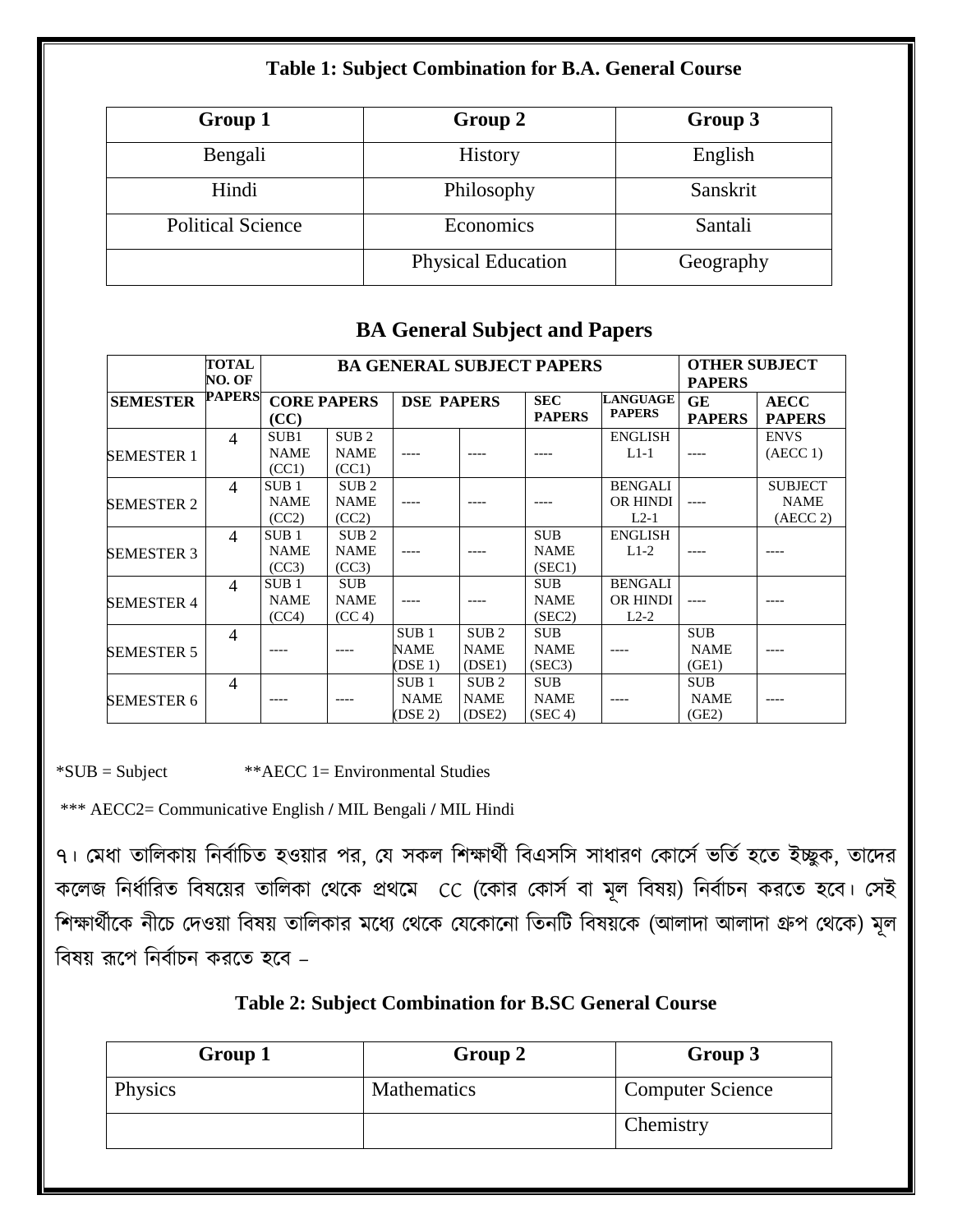|                   |                         |                                          |                                           |                                           | <b>B Sc GENERAL SUBJECT PAPERS</b>         |                                            |                                                        |                                      |                                       |
|-------------------|-------------------------|------------------------------------------|-------------------------------------------|-------------------------------------------|--------------------------------------------|--------------------------------------------|--------------------------------------------------------|--------------------------------------|---------------------------------------|
|                   | <b>TOTAL</b>            |                                          |                                           |                                           |                                            |                                            |                                                        |                                      |                                       |
| <b>SEMESTER</b>   | NO. OF<br><b>PAPERS</b> | <b>CORE PAPERS (CC)</b>                  |                                           |                                           | <b>DSE PAPERS</b>                          |                                            | <b>SEC</b><br><b>PAPERS</b>                            | <b>AECC</b><br><b>PAPERS</b>         |                                       |
| <b>SEMESTER 1</b> | 4                       | SUB <sub>1</sub><br><b>NAME</b><br>(CC1) | SUB <sub>2</sub><br><b>NAME</b><br>(CC1)  | SUB <sub>3</sub><br><b>NAME</b><br>(CC1)  |                                            |                                            |                                                        |                                      | <b>ENVS</b><br>(AECC 1)               |
| <b>SEMESTER 2</b> | $\overline{4}$          | SUB <sub>1</sub><br><b>NAME</b><br>(CC2) | SUB <sub>2</sub><br><b>NAME</b><br>(CC2)  | SUB <sub>3</sub><br><b>NAME</b><br>(CC2)  |                                            |                                            |                                                        |                                      | <b>SUB</b><br><b>NAME</b><br>(AECC 2) |
| <b>SEMESTER 3</b> | $\overline{4}$          | SUB <sub>1</sub><br><b>NAME</b><br>(CC3) | SUB <sub>2</sub><br><b>NAME</b><br>(CC3)  | SUB <sub>3</sub><br><b>NAME</b><br>(CC3)  |                                            |                                            |                                                        | <b>SUB</b><br><b>NAME</b><br>(SEC 1) |                                       |
| <b>SEMESTER 4</b> | $\overline{4}$          | SUB <sub>1</sub><br><b>NAME</b><br>(CC4) | SUB <sub>2</sub><br><b>NAME</b><br>(CC 4) | SUB <sub>3</sub><br><b>NAME</b><br>(CC 4) |                                            |                                            |                                                        | <b>SUB</b><br><b>NAME</b><br>(SEC2)  |                                       |
| <b>SEMESTER 5</b> | 4                       |                                          |                                           |                                           | SUB <sub>1</sub><br>NAME<br>(DSE 1)        | SUB <sub>2</sub><br><b>NAME</b><br>(DSE1)  | SUB <sub>3</sub><br><b>NAME</b><br>(DSE1)              | <b>SUB</b><br><b>NAME</b><br>(SEC 3) |                                       |
| <b>SEMESTER 6</b> | $\overline{4}$          |                                          |                                           |                                           | SUB <sub>1</sub><br><b>NAME</b><br>(DSE 2) | SUB <sub>2</sub><br><b>NAME</b><br>(DSE 2) | SUB <sub>3</sub><br><b>NAME</b><br>(DSE <sub>2</sub> ) | <b>SUB</b><br><b>NAME</b><br>(SEC 4) |                                       |

### **B Sc. General Subject and papers**

 $*$  SUB = Subject  $*$ AECC 1= ENVS = Environmental Studies

\*\*\*AECC2= Communicative English **/** MIL Bengali **/** MIL Hindi

৮। মেধা তালিকায় নির্বাচিত হওয়ার পর, যে সকল শিক্ষার্থী বিকম সাধারণ কোর্সে ভর্তি হতে ইচ্ছুক, তাদের আলাদা করে কলেজ নির্ধারিত বিষয়ের তালিকা থেকে CC (কোর কোর্স বা মূল বিষয়) নির্বাচন করার কোনো প্রলোজন সনই।

|                   | <b>B Com GENERAL SUBJECT PAPERS</b> |                                     |                                      |                                      |                                     |                                    |                                      |                                      |                                       |                                           |  |  |  |  |
|-------------------|-------------------------------------|-------------------------------------|--------------------------------------|--------------------------------------|-------------------------------------|------------------------------------|--------------------------------------|--------------------------------------|---------------------------------------|-------------------------------------------|--|--|--|--|
|                   | <b>TOTAL</b><br>NO. OF              |                                     |                                      |                                      |                                     |                                    |                                      |                                      | <b>OTHER SUBJECT</b><br><b>PAPERS</b> |                                           |  |  |  |  |
| <b>SEMESTER</b>   | <b>PAPERS</b>                       | <b>CORE PAPERS</b><br>(CC)          |                                      | <b>DSE PAPERS</b>                    |                                     | <b>GE</b><br><b>PAPERS</b>         | <b>SEC PAPERS</b>                    |                                      | <b>LANGUAGE</b><br><b>PAPERS</b>      | <b>AECC</b><br><b>PAPERS</b>              |  |  |  |  |
| <b>SEMESTER 1</b> | 4                                   | <b>SUB</b><br><b>NAME</b><br>(CC1)  | <b>SUB</b><br><b>NAME</b><br>(CC2)   |                                      |                                     |                                    |                                      |                                      | <b>ENGLISH</b><br>$L1-1$              | <b>ENVS</b><br>(AECC 1)                   |  |  |  |  |
| <b>SEMESTER 2</b> | $\overline{4}$                      | <b>SUB</b><br><b>NAME</b><br>(CC3)  | <b>SUB</b><br><b>NAME</b><br>(CC4)   |                                      |                                     | <b>SUB</b><br><b>NAME</b><br>(GE1) |                                      |                                      |                                       | <b>SUBJECT</b><br><b>NAME</b><br>(AECC 2) |  |  |  |  |
| <b>SEMESTER 3</b> | $\overline{4}$                      | <b>SUB</b><br><b>NAME</b><br>(CC5)  | <b>SUB</b><br><b>NAME</b><br>(CC6)   | ----                                 |                                     |                                    | <b>SUB</b><br><b>NAME</b><br>(SEC 1) |                                      | <b>ENGLISH</b><br>$L1-2$              |                                           |  |  |  |  |
| <b>SEMESTER 4</b> | $\overline{4}$                      | <b>SUB</b><br><b>NAME</b><br>(CC7)  | <b>SUB</b><br><b>NAME</b><br>(CC 8)  | $--- -$                              |                                     |                                    | <b>SUB</b><br><b>NAME</b><br>(SEC 2) | <b>SUB</b><br><b>NAME</b><br>(SEC 3) | ----                                  |                                           |  |  |  |  |
| <b>SEMESTER 5</b> | $\overline{4}$                      | <b>SUB</b><br><b>NAME</b><br>(CC 9) | <b>SUB</b><br><b>NAME</b><br>(CC 10) | <b>SUB</b><br><b>NAME</b><br>(DSE 1) | <b>SUB</b><br><b>NAME</b><br>(DSE2) |                                    |                                      |                                      |                                       |                                           |  |  |  |  |
| <b>SEMESTER 6</b> | $\overline{4}$                      |                                     |                                      | <b>SUB</b><br><b>NAME</b><br>(DSE 3) | <b>SUB</b><br><b>NAME</b><br>(DSE4) | <b>SUB</b><br><b>NAME</b><br>(GE2) | <b>SUB</b><br><b>NAME</b><br>(SEC 4) | ----                                 |                                       |                                           |  |  |  |  |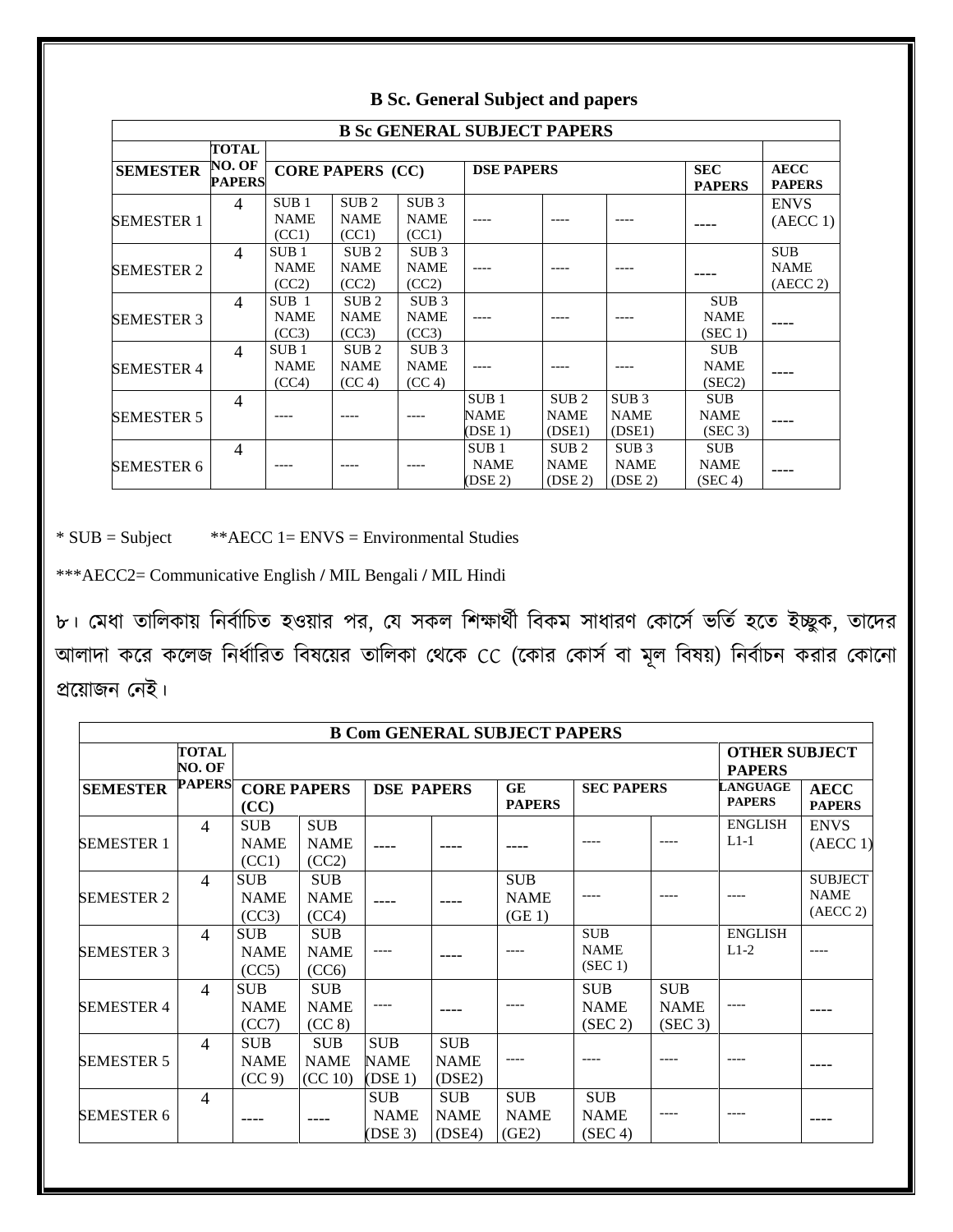\* SUB= Subject \*\*AECC 1= ENVS = Environmental Studies

\*\*\*AECC2= Communicative English **/** MIL Bengali **/** MIL Hindi

৯। বিষয় নির্বাচনের পর (অনার্সের শিক্ষার্থীদের ক্ষেত্রে জেনেরিক ইলেক্টিভ ও সাধারণ কোর্সের ছাত্রছাত্রীদের জন্য কোর বা মূল বিষয়) প্রত্যেক শিক্ষার্থীকে তার পছন্দের বিষয়ের ভিত্তিতে ভর্তির জন্য নির্ধারিত অর্থ প্রদান করতে হলর্।

১০। ভর্তির জন্য নির্ধারিত ভর্তিমূল্য (ফি) সফলভাবে প্রদানের পর, প্রত্যেক শিক্ষার্থীকে "ভর্তির সাময়িক বা অস্থায়ী রসিদ" দেওয়া হবে ; এই রসিদে ভর্তি হওয়া শিক্ষার্থীর বিবরণ, তার নির্বাচিত বিষয়ের বিবরণ, এবং নিজের স্বাক্ষর ও ছবি-সহ প্রদেয় অর্থের বিবরণ থাকবে। প্রদত্ত এই নথিটি অত্যন্ত গুরুত্বপূর্ণ। শিক্ষার্থীকে তার যাবতীয় নথি (আসল) যাচাইয়ের সময় প্রদত্ত এই নথিটিকে সঙ্গে রাখতে হবে।

# (নথি যাচাইয়ের ক্ষেত্রে উচ্চশিক্ষা দণ্ডর, পশ্চিমবঙ্গ সরকার ও বর্ধমান বিশ্ববিদ্যালয়ের যাবতীয় নির্দেশিকা মেনে <mark>চলা হবে।)</mark>

১১। একজন আবেদনকারী এক অনার্স বিষয় থেকে অন্য অনার্স বিষয়ে পরিবর্তনের জন্য সর্বমোট দুটি সুযোগ সপলি পালর।

১২। একটি বিষয় থেকে অন্য কোনো বিষয়ে পরিবর্তনের ক্ষেত্রে যদি দেখা যায় উভয় বিষয়ের নির্ধারিত ভর্তিমূল্য (ফি) একই, সেক্ষেত্রে আবেদনকারীকে বিষয় পরিবর্তনের জন্য অতিরিক্ত ২০ টাকা প্রদান করতে হবে।

বিষয় পরিবর্তনের জন্য প্রদত্ত অতিরিক্ত ২০ টাকা ছাড়াও যদি এমনটা দেখা যায় যে, প্রথমবার নির্বাচন করা বিষয়ের থেকে দ্বিতীয়বারে নির্বাচন করা বিষয়ের ভর্তিমূল্য (ফি) বেশি, সেক্ষেত্রে আবেদনকারীকে দ্বিতীয়বারে নির্বাচন করা বিষয়ের জন্য যেটুকু অতিরিক্ত মূল্য প্রয়োজন তা প্রদান করতে হবে।

যদি দেখা যায় যে, প্রথমবারে নির্বাচন করা বিষয়ের থেকে দ্বিতীয়বারে নির্বাচন করা বিষয়ের ভর্তিমূল্য (ফি) কম, তাহলে আবেদনকারীকে প্রথমবারে নেওয়া অতিরিক্ত অর্থমূল্য আবেদনের ভিত্তিতে ফেরৎ দেওয়া হবে। অতিরিক্ত ভর্তিমূল্য (ফি) ফেরৎ-এর জন্য আবেদনকারী শিক্ষার্থীকে অনলাইন পদ্ধতিতে "ভর্তিমূল্য ফেরত-এর রসিদ" (বিষয় পরিবর্তনের কারণে) প্রদান করা হবে। তবে, সেক্ষেত্রে বিষয় পরিবর্তনের জন্য নির্ধারিত ২০ টাকা কেটে নিয়ে, আবেদনকারীকে তার প্রাপ্য অর্থ মিটিয়ে দেওয়া হবে।

১৩। ভর্তি প্রক্রিয়ার সর্বশেষ মেধাতালিকা প্রকাশিত হওয়ার আগে অনলাইনে ভর্তি বাতিলের জন্য আবেদন করা যেতে পারে। সেক্ষেত্রে আবেদনকারীকে সম্পূর্ণ ভর্তিমূল্য ফেরৎ দেওয়া হবে। অনলাইনে ভর্তি বাতিলের জন্য আবেদনকারীকে নিবন্ধন করা মোবাইল নম্বরে প্রদত্ত ওটিপি (ওয়ান টাইম পাসওয়ার্ড) ব্যবহার করতে হবে। ভর্তি বাতিলের পর, ভর্তিমূল্য ফেরৎ চাওয়া শিক্ষার্থীর জন্য অনলাইনে "ভর্তিমূল্য ফেরৎ"-এর (বাতিলের) রসিদ প্রদান করা হবে।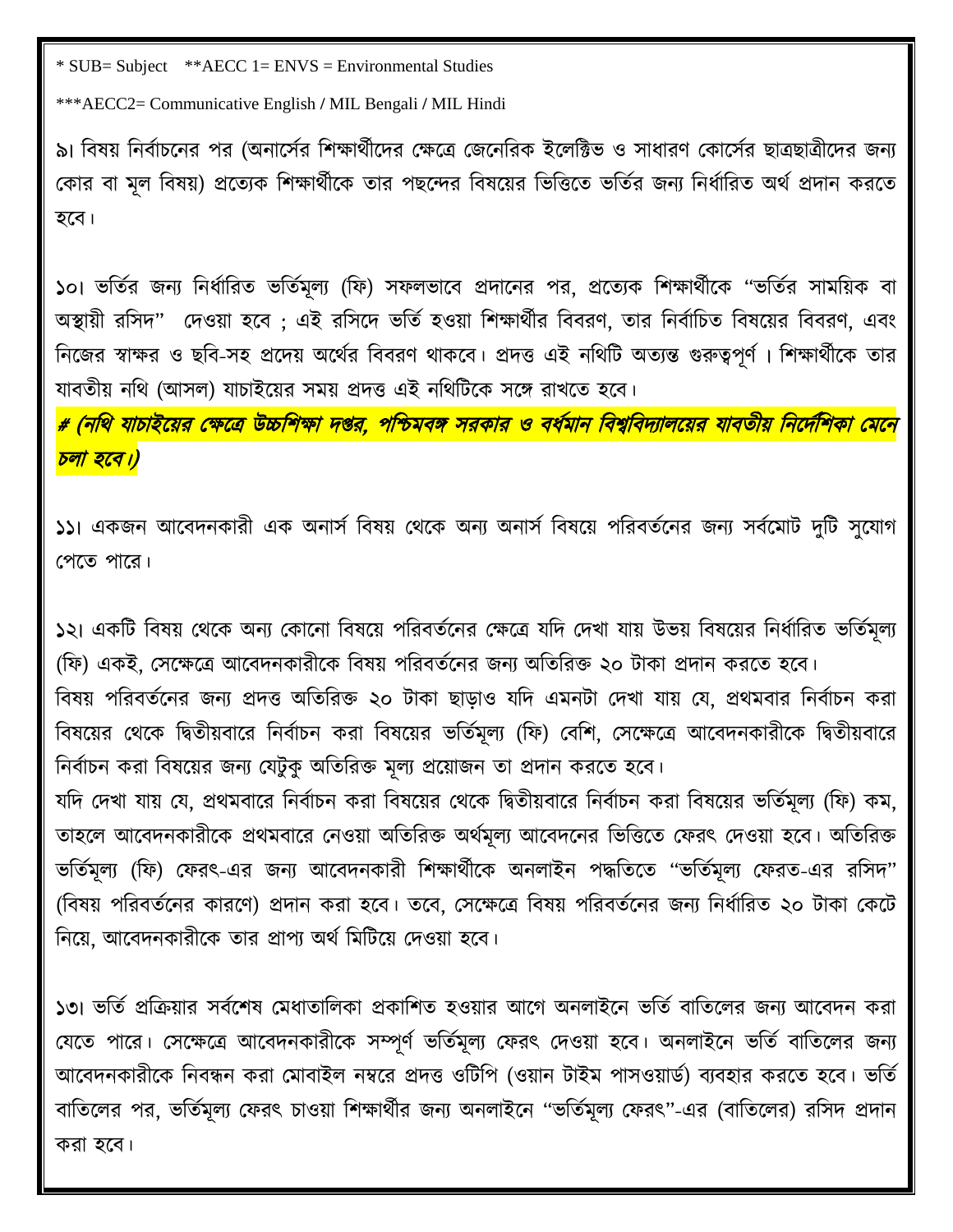ভর্তি বাতিলের সেই রসিদ সরাসরি কলেজে এসে জমা করলে, নথি যাচাই করে ভর্তিমূল্য (ফি) ফেরৎ দেওয়া হবে (অনলাইনে ভর্তিমূল্য/ফি ফেরৎ দেওয়া হবে না)।

শেষ মেধা তালিকা প্রকাশিত হওয়ার পর কলেজে ভর্তি হওয়া কোনো শিক্ষার্থী যদি ভর্তি বাতিলের জন্য কলেজের অধ্যক্ষের নিকট লিখিত আবেদন করেন, সেক্ষেত্রে সেই আবেদনটি মাননীয় অধ্যক্ষ মহাশয় বিবেচনা করে সদ্খলর্ন।

১৪। সফলভাবে ভর্তিমূল্য (ফি) প্রদানের পর, মানকর কলেজের ওয়েবসাইটে দেওয়া নির্দিষ্ট সূচি অনুযায়ী প্রত্যেক শিক্ষার্থীকে অনলাইন পদ্ধতিতে নথি যাচাই করাতে হবে। <mark>প্রতিটি শিক্ষার্থীকে নিয়মিত ভর্তিসংক্রান্ত তথ্যের জন্য</mark> <mark>মানকর কলেজের ওয়েবসাইট দেখতে অনুরোধ জানানো হচ্ছে।</mark> নথি যাচাইয়ের প্রক্রিয়াটি শুরু হবে ক্লাস শুরুর প্রথম দিন থেকে। নথি যাচাইয়ের প্রক্রিয়াটি সম্পন্ন হবে ভর্তি হওয়া শিক্ষার্থীর আসল নথি উপস্থাপনের মধ্যে দিয়ে। একটি সংরক্ষিত আসনে ভর্তির ক্ষেত্রে আবশ্যিকভাবে আবেদনকারী শিক্ষার্থীর নিজের সংরক্ষণ শংসাপত্র থাকতে হবে। আবেদনকারী শিক্ষার্থীর আসল সংরক্ষণ শংসাপত্র ছাড়া তার সাময়িক ভর্তি বাতিল বলে গণ্য করা হলর্।

একইভাবে আবেদনকারী শিক্ষার্থীর প্রদত্ত নথিতে যদি কোনোরকম ত্রুটি বা গরমিল ধরা পড়ে তাহলে সেই <mark>শিক্ষার্থীর সাময়িক ভর্তি তৎক্ষণাৎ বাতিল করা হবে।</mark>

১৫। অনলাইন পদ্ধতিতে নথি যাচাইয়ের প্রক্রিয়া চলাকালীন একজন শিক্ষার্থীকে নিম্নলিখিত আসল নথিগুলি প্রস্তুত রাখলি হলর্ –

- ক) কলেলজ ভবিব হওোর রবেদ্
- খ) মাধ্যমিক বা সমতুল্য পরীক্ষার অ্যাডমিট কার্ড
- গ) মাধ্যমিক বা সমতুল্য পরীক্ষার মার্কশিট
- ঘ) উচ্চমাধ্যমিক বা সমতুল্য পরীক্ষার মার্কশিট
- ঙ) বিদ্যালয় ছাড়ার শংসাপত্র (স্কুল লিভিং সার্টিফিকেট)
- চ) জাতিগত সংরক্ষণের বা বিশেষভাবে সক্ষমদের শংসাপত্র

নথি যাচাইয়ের প্রক্রিয়া চলাকালীন শিক্ষার্থীকে আসল নথিগুলি নিম্নলিখিতভাবে পরপর সাজিয়ে প্রস্তুত রাখার জন্য অনুলরার্ করা হলি –

কলেজে ভর্তির রসিদ > অ্যাডমিট কার্ড > দশম শ্রেণির মার্কশিট > দ্বাদশ শ্রেণির মার্কশিট > স্কুল লিভিং সার্টিফিকেট > রিজার্ভেশন(কাস্ট) / বিশেষভাবে সক্ষম সার্টিফিকেট।